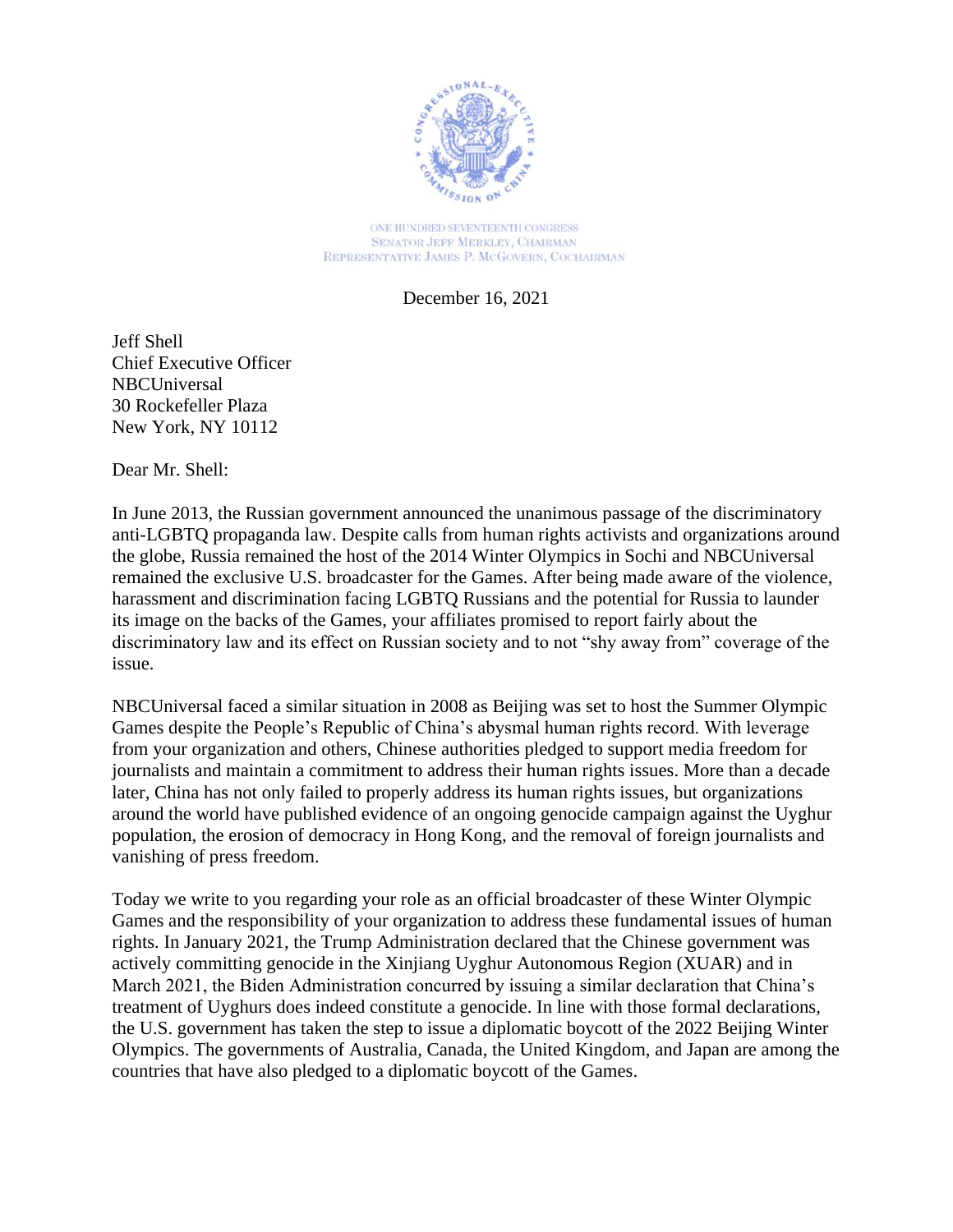The Congressional-Executive Commission on China has documented the mass internment, forced labor, violence, and decimation of civil and political rights of Uyghur people, ethnic minority populations and citizens in China. In the lead up to major events like the Olympic Games, Chinese authorities have cracked down on civil society, religious groups, and minority populations despite the government's public promises to address its poor human rights record.

The United Nations Guiding Principles on Business and Human Rights, which has been endorsed by a majority of Olympics sponsors, generates a responsibility for companies to address the impact of human rights directly linked to their operations, services, or products. The nearly one billion dollars that NBCUniversal and its affiliates have invested in these Games means the organization bears the responsibility in addressing the impact of China's human rights abuses. Athletes, support staff, and members of the media will be present in a country where an active genocide is taking place, and in adhering with the charter of the Games to foster "respect for universal and fundamental ethical principles," NBCUniversal must think about what that means for those participating in Beijing and Chinese citizens alike.

In light of this, we urge NBCUniversal and its affiliates to do the following:

- 1. Publicly commit to providing background coverage on the Chinese government's actions in the Uyghur Xinjiang Autonomous Region as well as the suppression of democracy in Hong Kong. We ask that your broadcasts speak to the legislation that the U.S. government and other parliamentary administrations have passed to address the democracy movement in Hong Kong and the crimes against humanity in the Xinjiang Uyghur Autonomous Region.
- 2. Press Chinese authorities to publicly affirm media and religious freedom during the coverage of the Games. As a broadcast entity, your organization should be particularly concerned with the ongoing curtailing of media freedom and widespread censorship imposed by the Chinese government.
- 3. Refrain from broadcasting Uyghur or other ethnic minority people in their traditional dress or broadcasting any Chinese state-sponsored footage of the XUAR. The Chinese government and its propaganda arms use the stereotypical display of "happy minorities" to cover up for the crimes committed in the Region. Any broadcast of these types of images lends legitimacy to the Chinese government's version of events which goes against the primary evidence from governments, researchers, and journalists from around the world that prove otherwise.

We firmly support Team USA and its athletes to wholeheartedly participate in these upcoming Games, but we encourage your organization to not juxtapose our athletes' stories with whitewashed Chinese government accounts that cover up the ongoing crimes against humanity. As NBCUniversal is the U.S. broadcaster of these Olympic Games, we urge your organization to not legitimize the Chinese government's attempts to use the Olympics, once again, to sportswash the poor treatment of ethnic minorities, civil society activists, and political dissidents in Xinjiang, Hong Kong, Tibet and abroad.